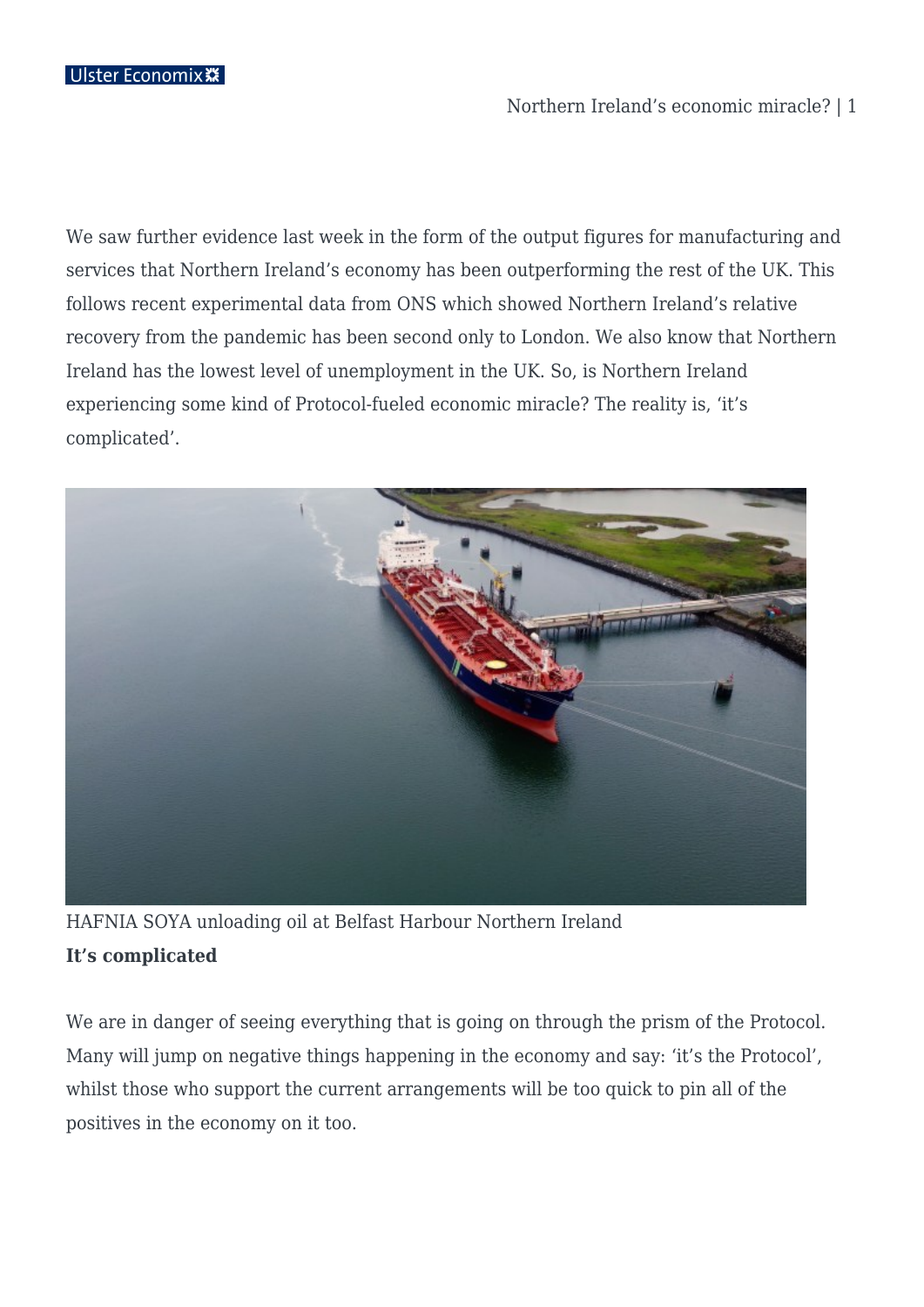But we must remember that the Northern Ireland economy went into the pandemic in a weaker state than other parts of the UK. It is therefore coming back from a lower base, so was always likely to experience a relatively stronger recovery.

It's worth remembering that the NI economy in terms of its composite economic output index still hasn't recovered from the global financial crisis which began in 2007. Although it is expected that this milestone will finally be crossed next month with the July release of the Q1 figures.

Northern Ireland also always does well whenever there are high levels of public expenditure, given that the share of the economy made up of public sector expenditure is higher here than in any other region. And during the pandemic, levels of public expenditure soared. Indeed, public sector employment is now approaching an 11-year high.

When it comes to the Protocol, it's impact on the local economy is neither as bad nor as good as many people would have you believe. Yes, some businesses and sectors are currently doing very well as a result of it, but we need to remember that it hasn't been fully implemented yet.

### **Food and drink is the stand-out sector**

When we look beneath the surface of the latest output figures, we see the areas where the Protocol has been playing a positive role. Food and drink is the one stand-out sector that has benefited, where the re-alignment of supply chains to an all-island basis has been a real positive for food and drink manufacturers. Output in the food and drink sector is almost 12% higher than it was in Q4 2019, a growth rate that is over four-times as high as the UK as a whole. This is at least in some part due to NI companies displacing operators from GB as suppliers to the Irish market. In the case of the pharmaceutical sector, robust growth would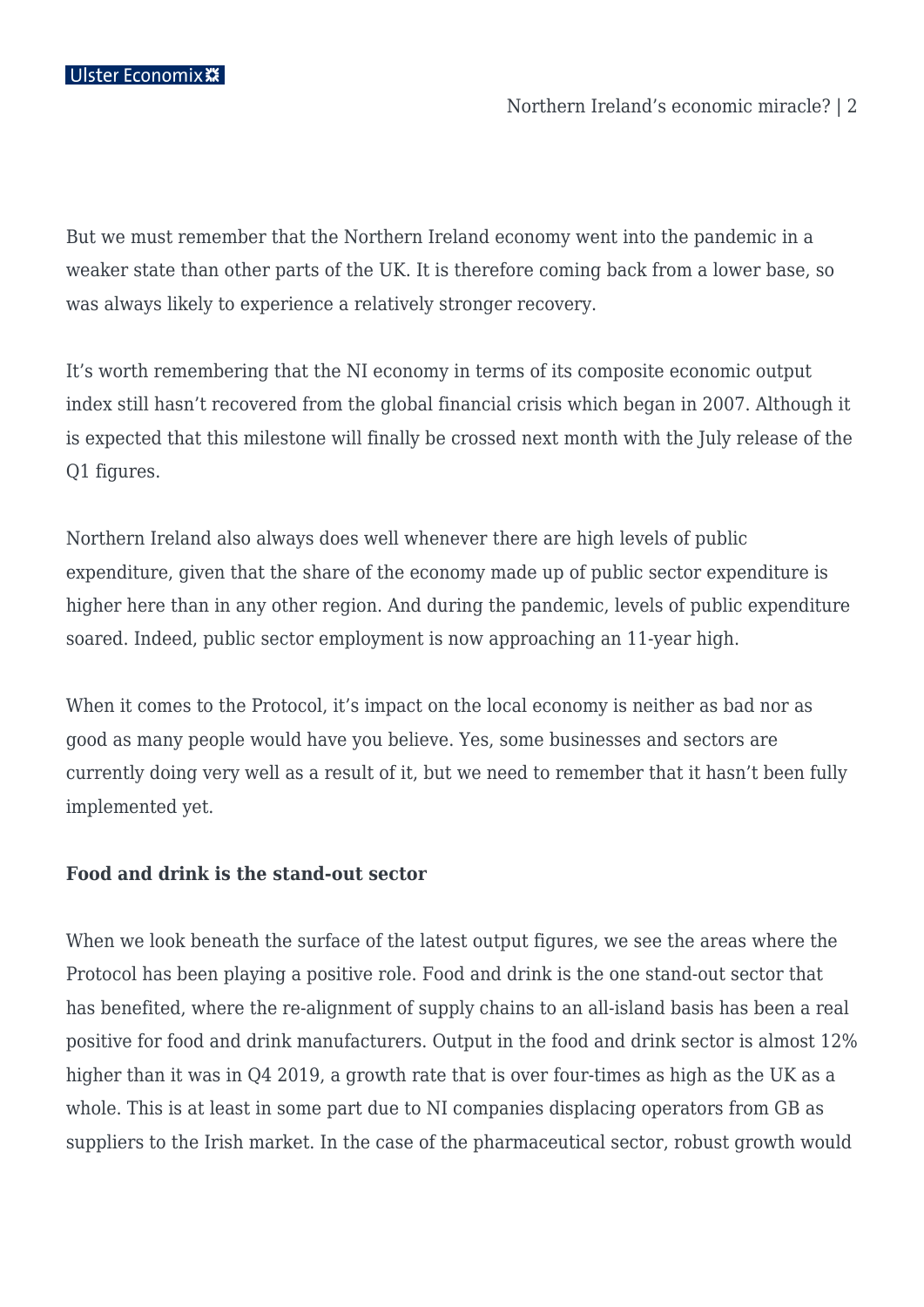perhaps have been experienced anyway but there is also a tailwind provided by the clear advantages offered by the Protocol.

Other sectors like textiles have seen very strong growth – indeed it has seen the strongest growth (+28.5% since Q4 2019) of any manufacturing sub sector. This is in part due to the realignment of supply chains due to Brexit and sustainability, but it is likely to be more to do with a surge in demand for textile products such as PPE during the pandemic. And clearly this demand will wane.

### **Less choice and more bureaucracy equal higher cost**

Many people are extolling the virtues of the Protocol but how many will still be singing its praises if and when customs declarations are introduced on parcels from GB to NI? This would significantly disrupt the online shopping habits of local consumers and would prove extremely unpopular in the midst of a cost-of-living crisis. Less choice and more bureaucracy equal higher cost. Surfing the web on sites that say 'mainland UK only' would become increasingly common. Indeed, it's such a major issue that some doubt whether the UK government can ever square this circle with the EU.

Those who argue that the Protocol is a major drag on the NI economy, should perhaps note that transport equipment is the one sector whose output has been hit most since Q4 2019, and this has almost nothing to do with the Protocol. Notwithstanding the robust growth that has been happening in the bus-building sector, the slump in the global aerospace industry has meant that output with transport equipment is close to half of what it was prepandemic. This will recover regardless of the Protocol. The biggest factor in this will be a normalisation in global air travel.

### **Is the NI economy well placed for the months ahead?**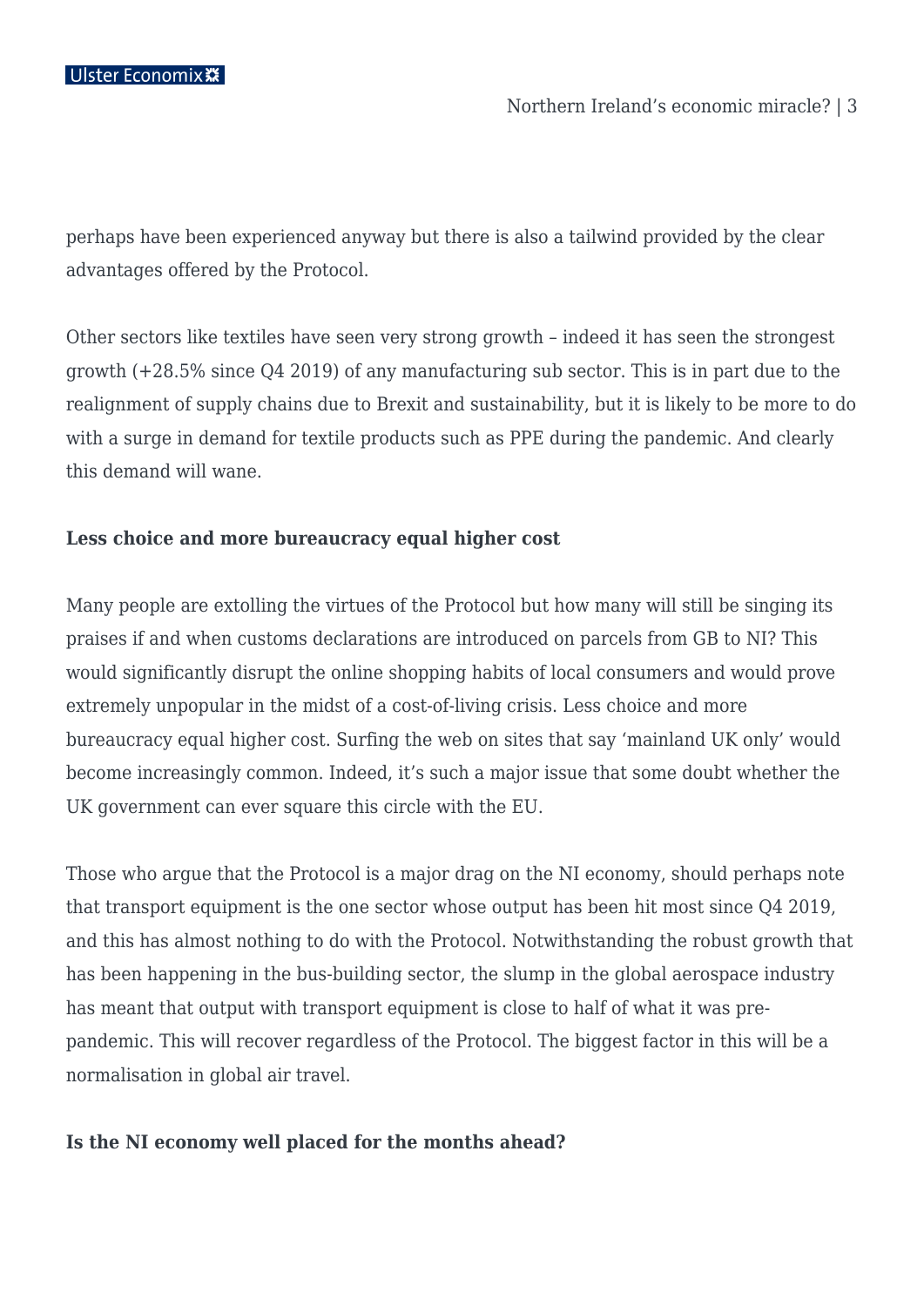So, whilst it is encouraging that Northern Ireland's economy has performed as well as it has, as this was not anticipated, it isn't experiencing an economic miracle, nor is it particularly well placed for the months and years ahead. It has benefited disproportionately from the two Ps of higher public sector expenditure and the positives of the Protocol. But the cost-of-living crisis is going to be the biggest determinant of economic performance in the near to medium-term. And in this respect, Northern Ireland is more exposed than elsewhere in the UK due to having a higher proportion of public sector employees who will experience the lowest increases in pay and therefore the biggest real-term cuts.

Even in the private sector, we have the highest proportion of low paid jobs and the highest proportion of household income spent on energy. We also need to remember that if the Protocol's grace periods are not continued, this will be an additional significant burden. Negotiation may minimise this, but the burden won't disappear. And this comes in an environment where the latest PMI report shows the economy is already on the turn.

# **This article appeared in the [Belfast Telegraph's Business Telegraph](https://www.belfasttelegraph.co.uk/business/) on 21st June 2022.**